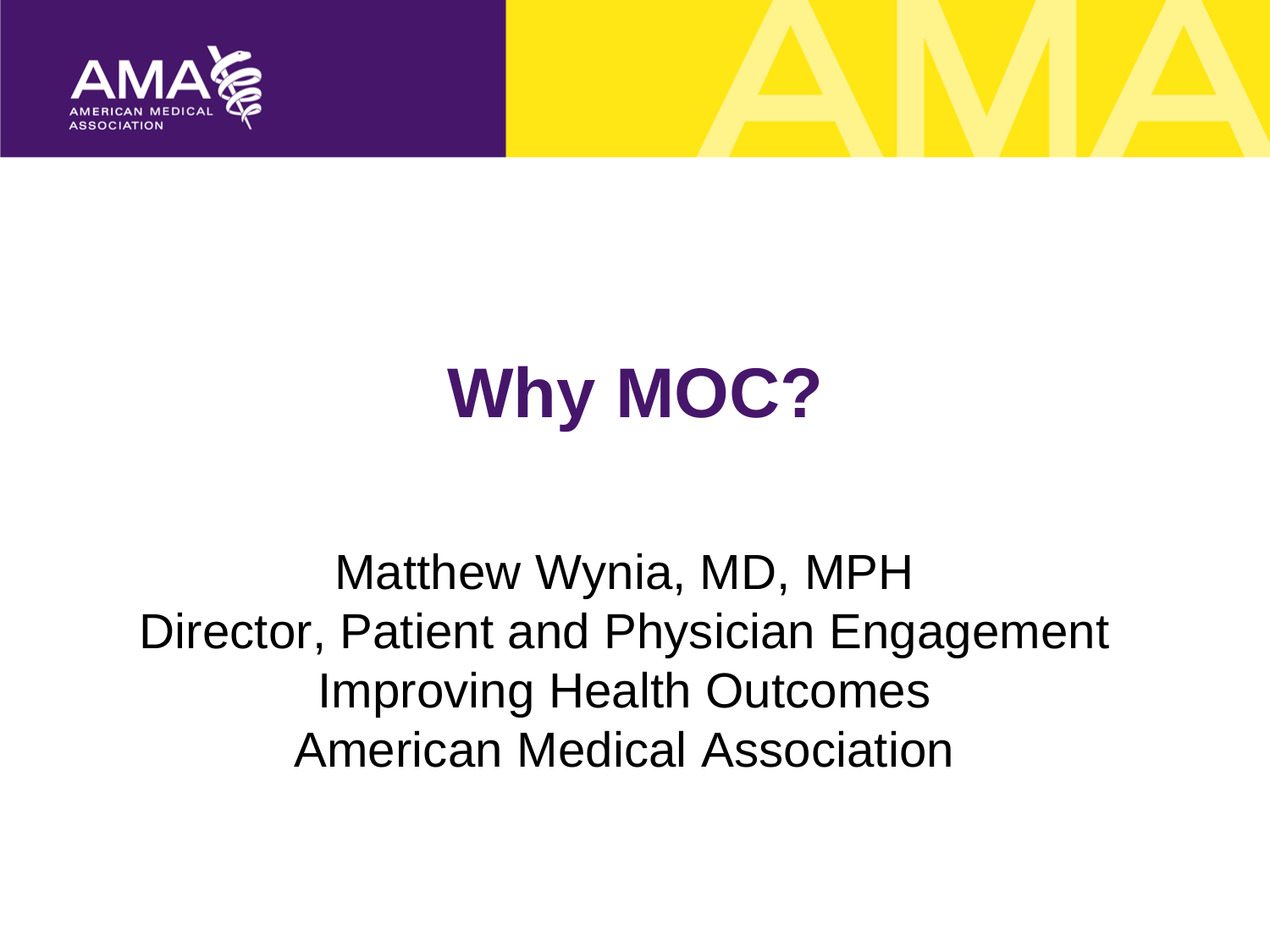#### Disclosure and Disclaimer

#### Matthew Wynia, MD, MPH, FACP

Developed the Climate Assessment Tools program for the AMA, a non-profit endeavor to produce tools to measure the quality climate in health care organizations.

Views and opinions expressed are mine alone and should not be construed as statements of the American Medical Association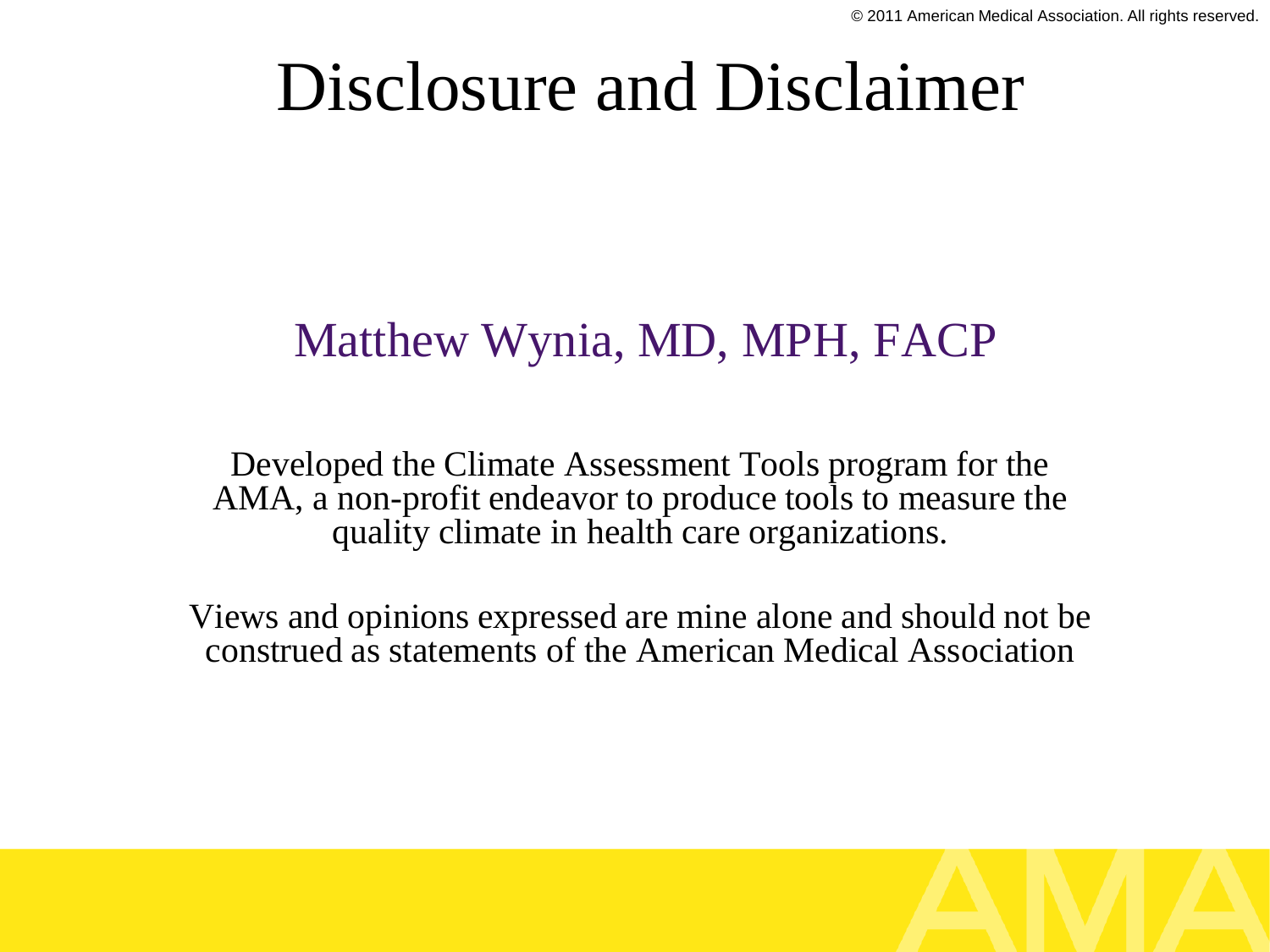# Goals for Today

I. What is the rationale behind ongoing, objective assessments of competency?

#### II. Does MOC work…

- To demonstrate continued competency?
- II. To facilitate improvement?

#### III. Is it worth it?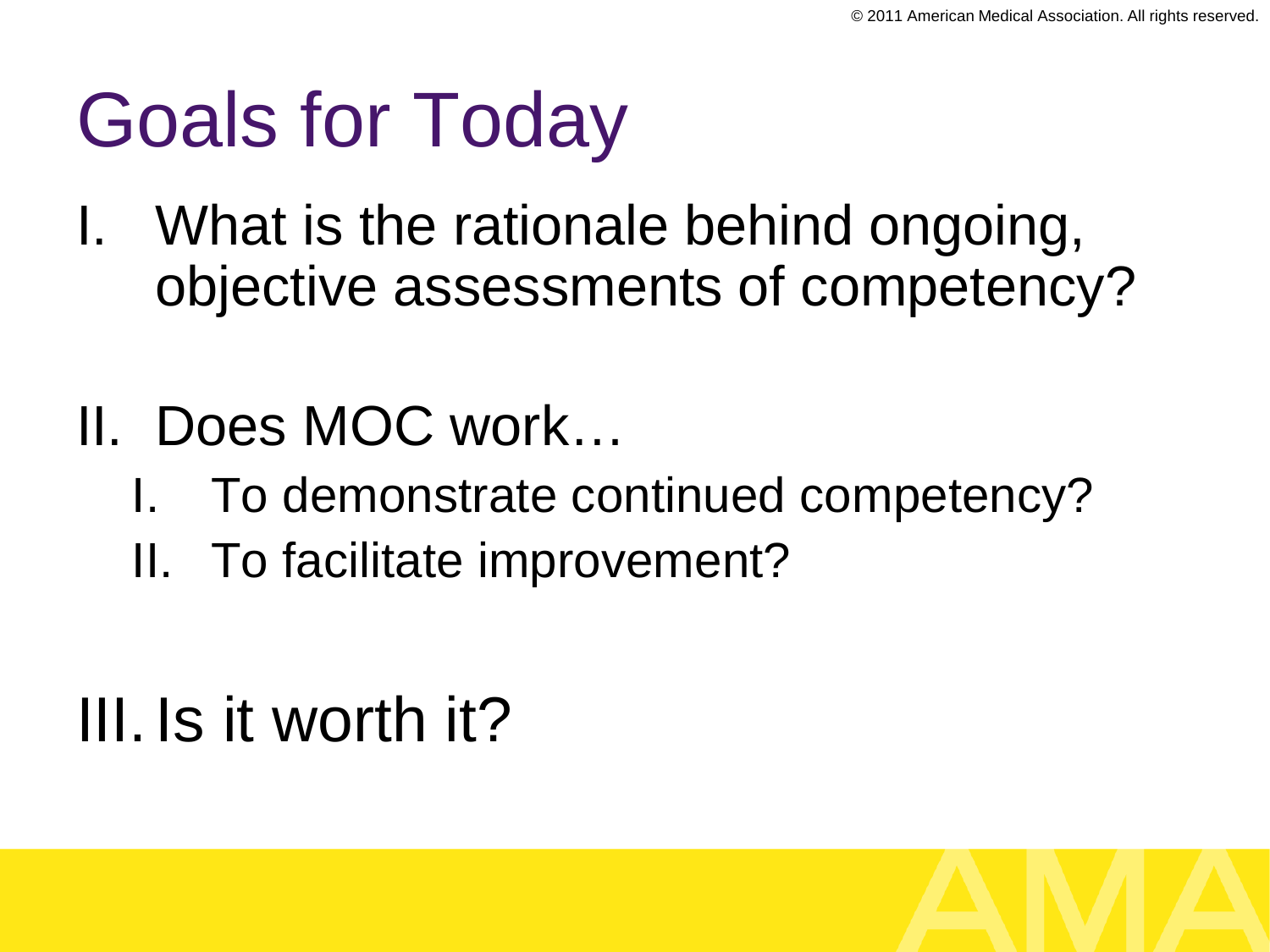The rationale behind ongoing, objective assessments of competency

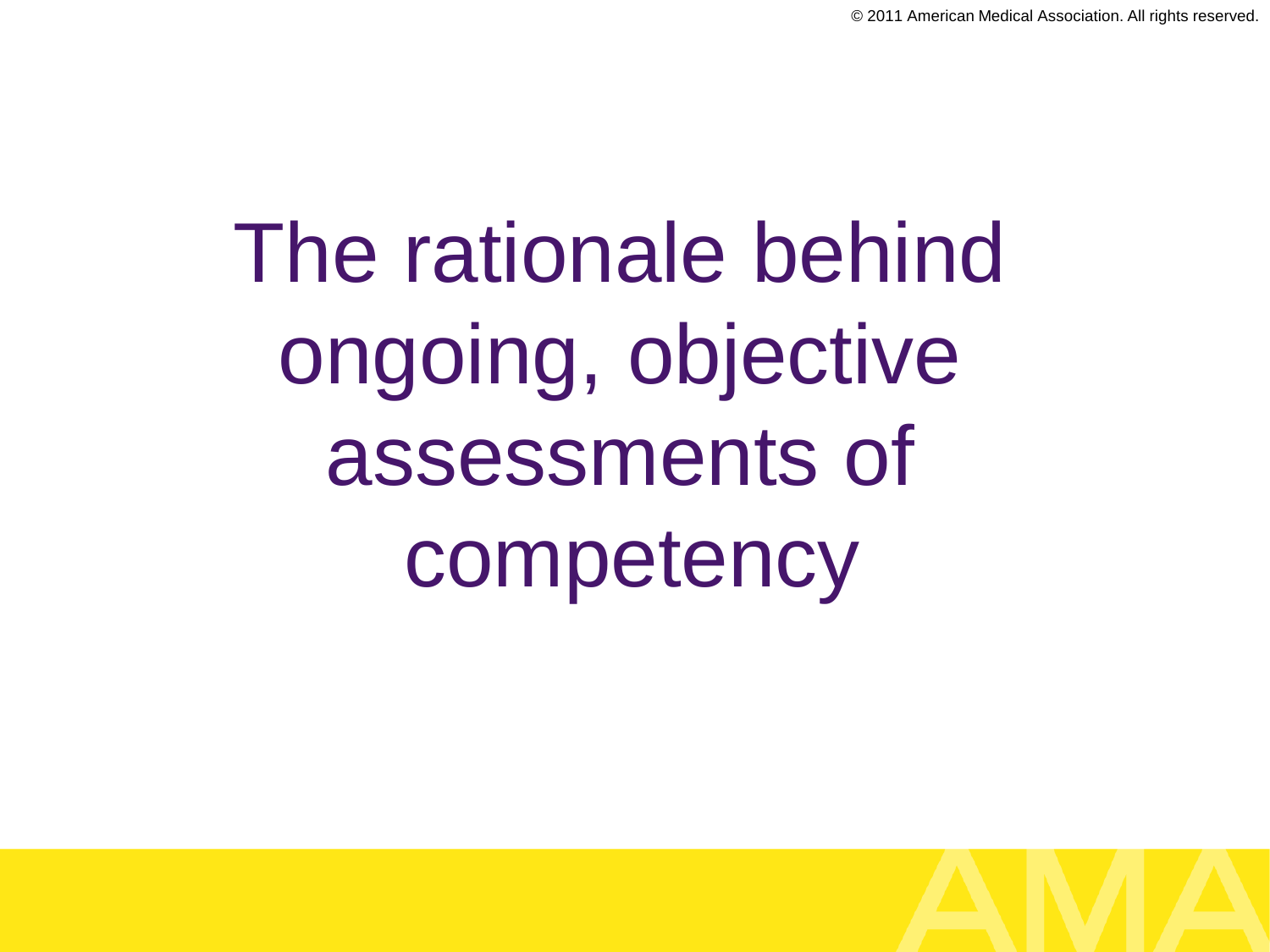# Historical Basis

- Hippocratic School
	- Combined physicians' scientific and ethical promises
- Injunction to refrain from *intentional* harm the central ethical duty
- *Humility* a core virtue lifelong study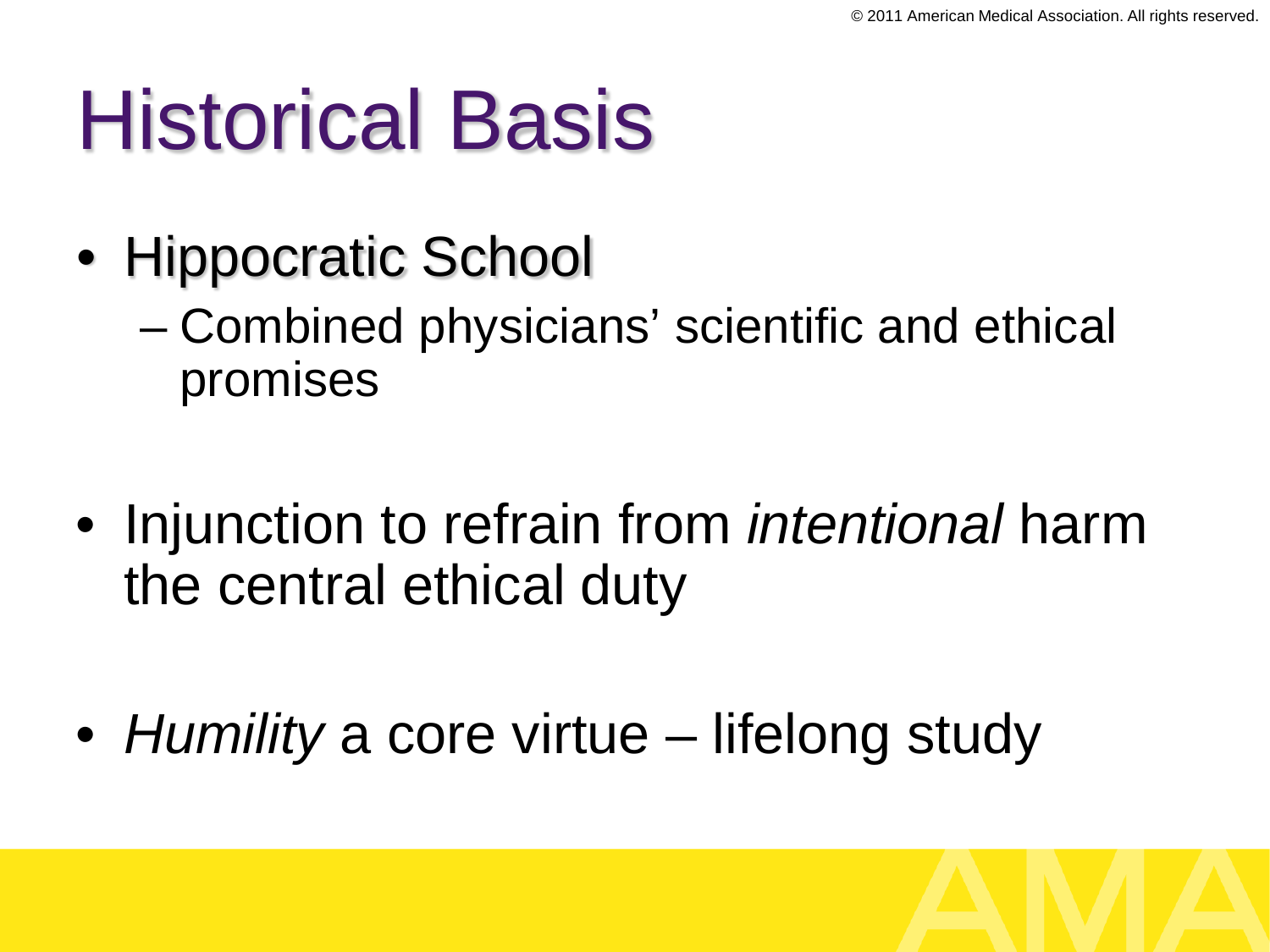"Life is short, *the art long*, opportunity fleeting, experiment treacherous, judgment difficult." **Hippocrates** 

*Aphorisms*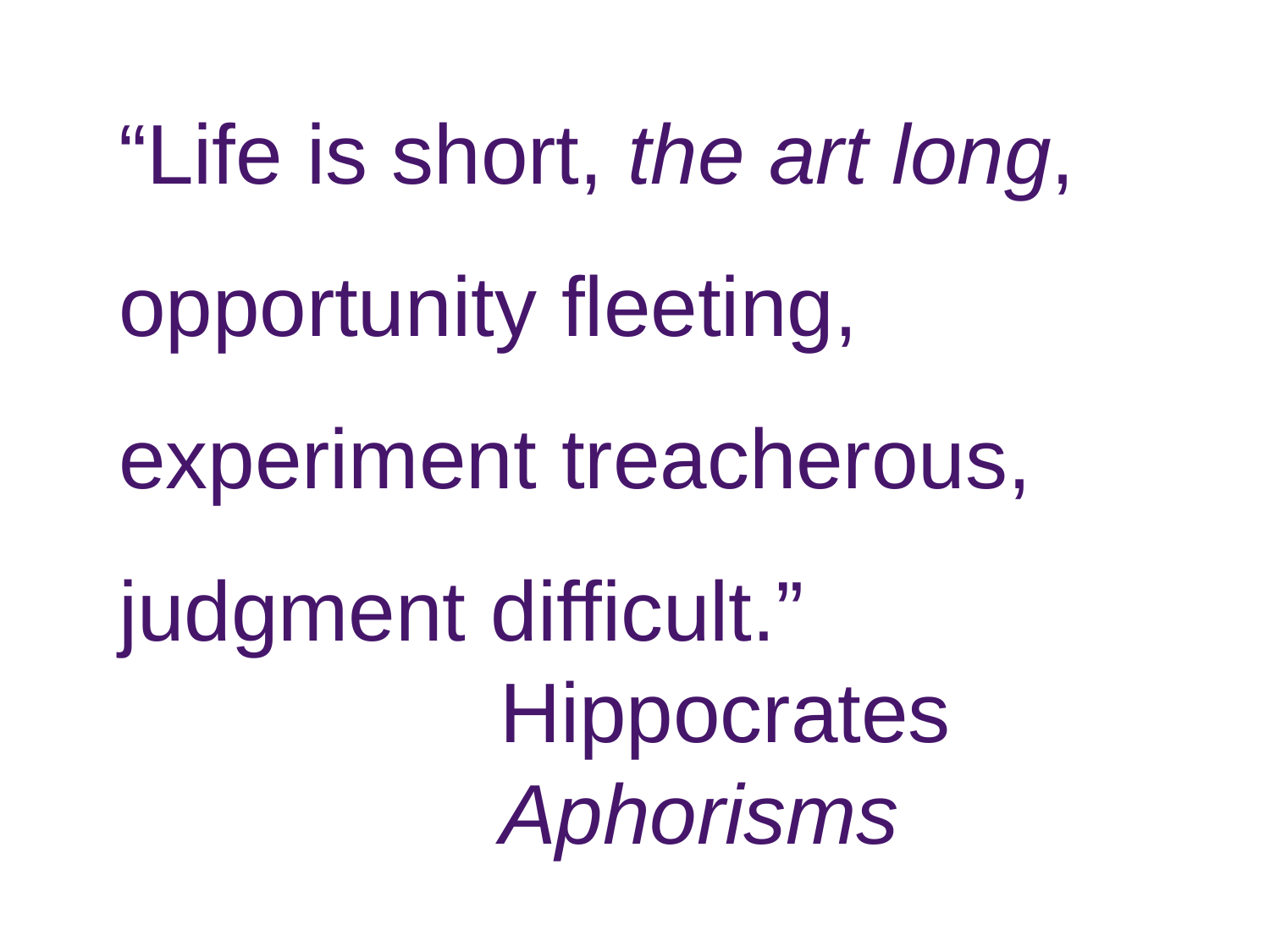#### © 2011 American Medical Association. All rights reserved. A Break from Scientific Humility The Middle Ages to the Renaissance



#### The Anatomy Lesson of Dr. Nicolaes Tulp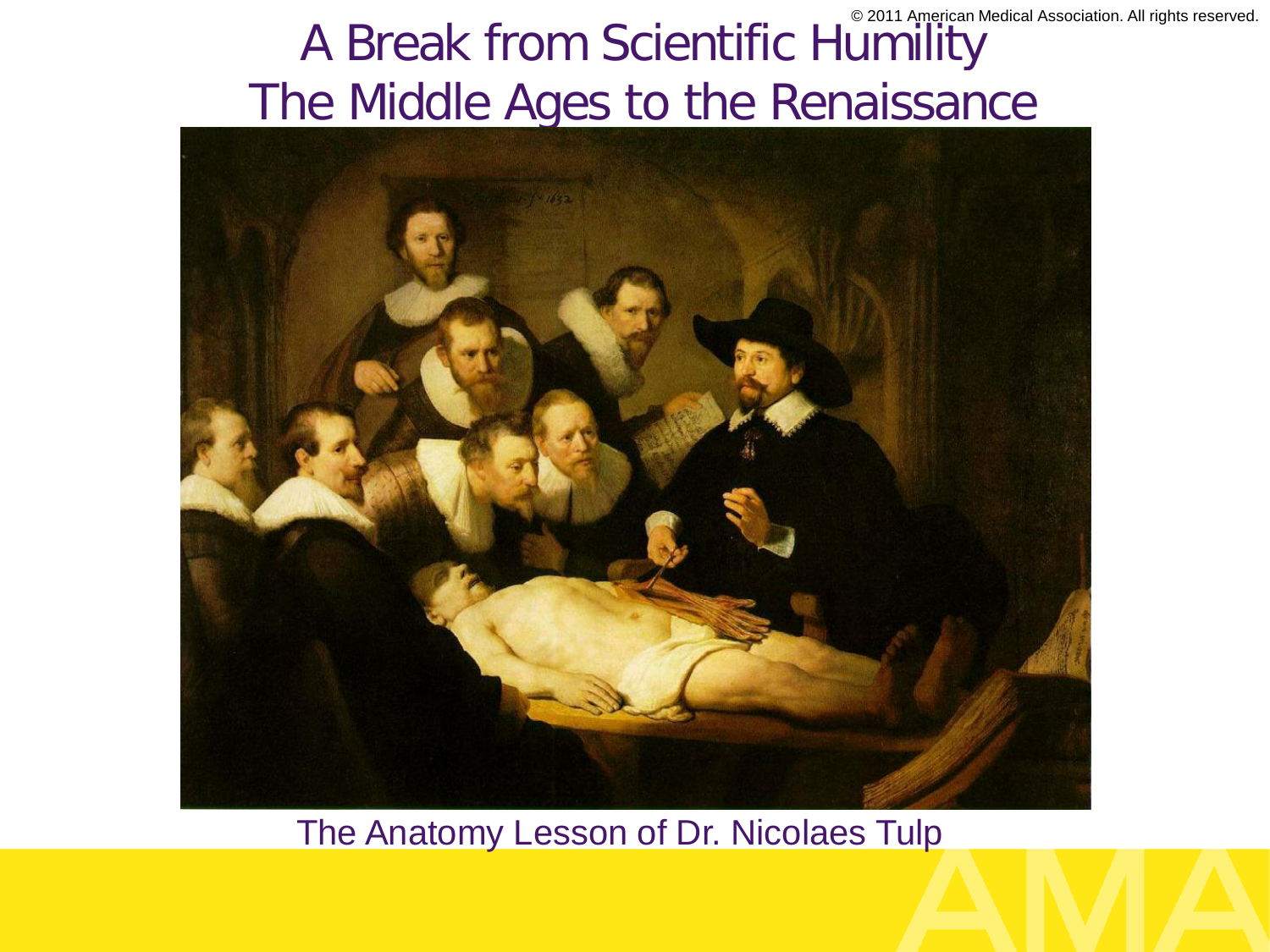### Thomas Percival (1740-1804)

- Focus on learning and improvement in increasingly complex hospitals
	- Invented clinical rounds, presenting cases in reverse hierarchical order  $\rightarrow$  Teamwork
- Coined terms "medical ethics" and "professional ethics"
- Profession's "tacit compact" with society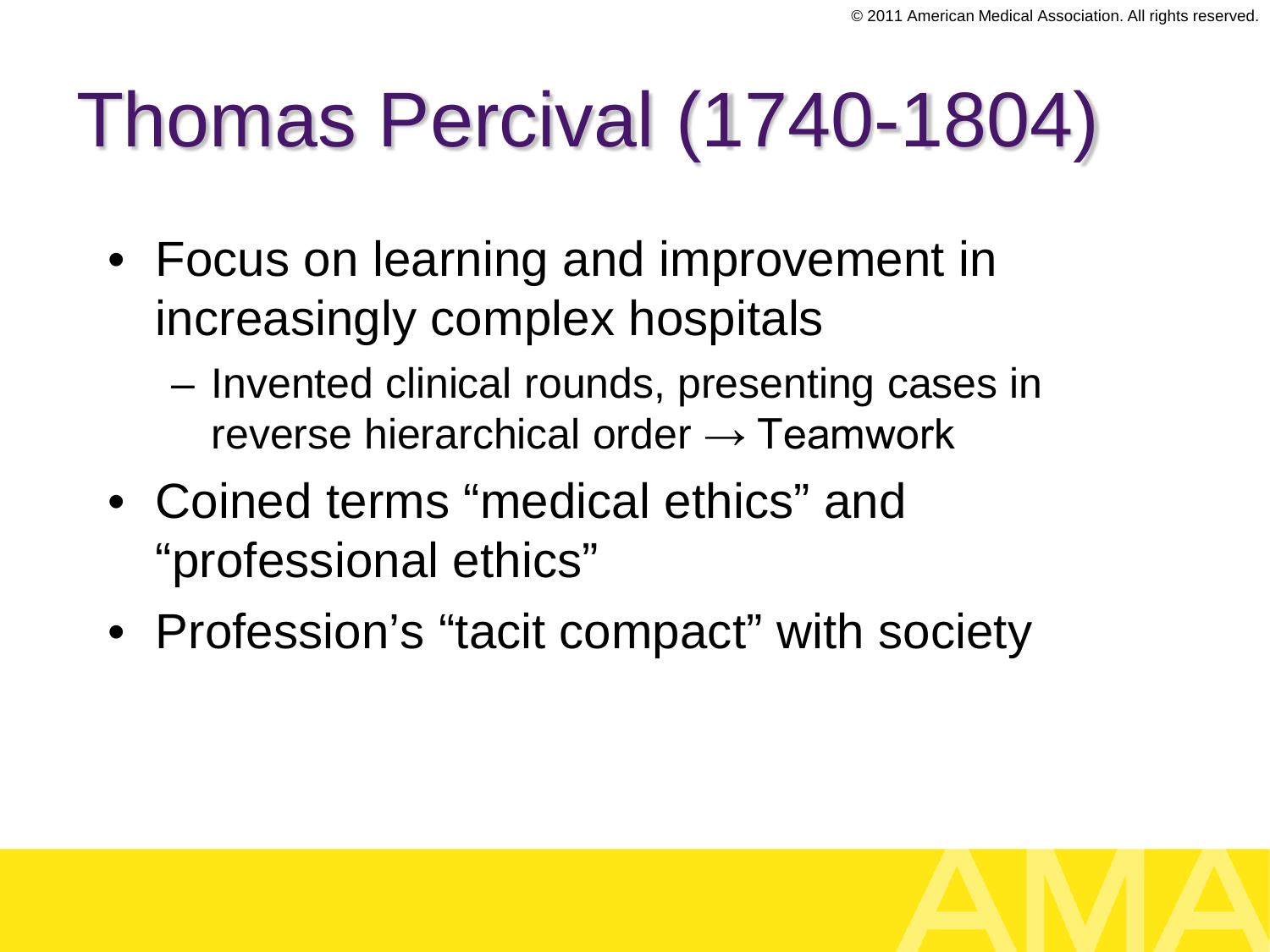#### Continuous Learning in Percival's Medical Ethics

"By the adoption of the register… physicians and surgeons would obtain a clearer insight into the comparative success of their hospital and private practice; and would be incited to a diligent investigation of the causes of such difference." -*Medical Ethics, 1803*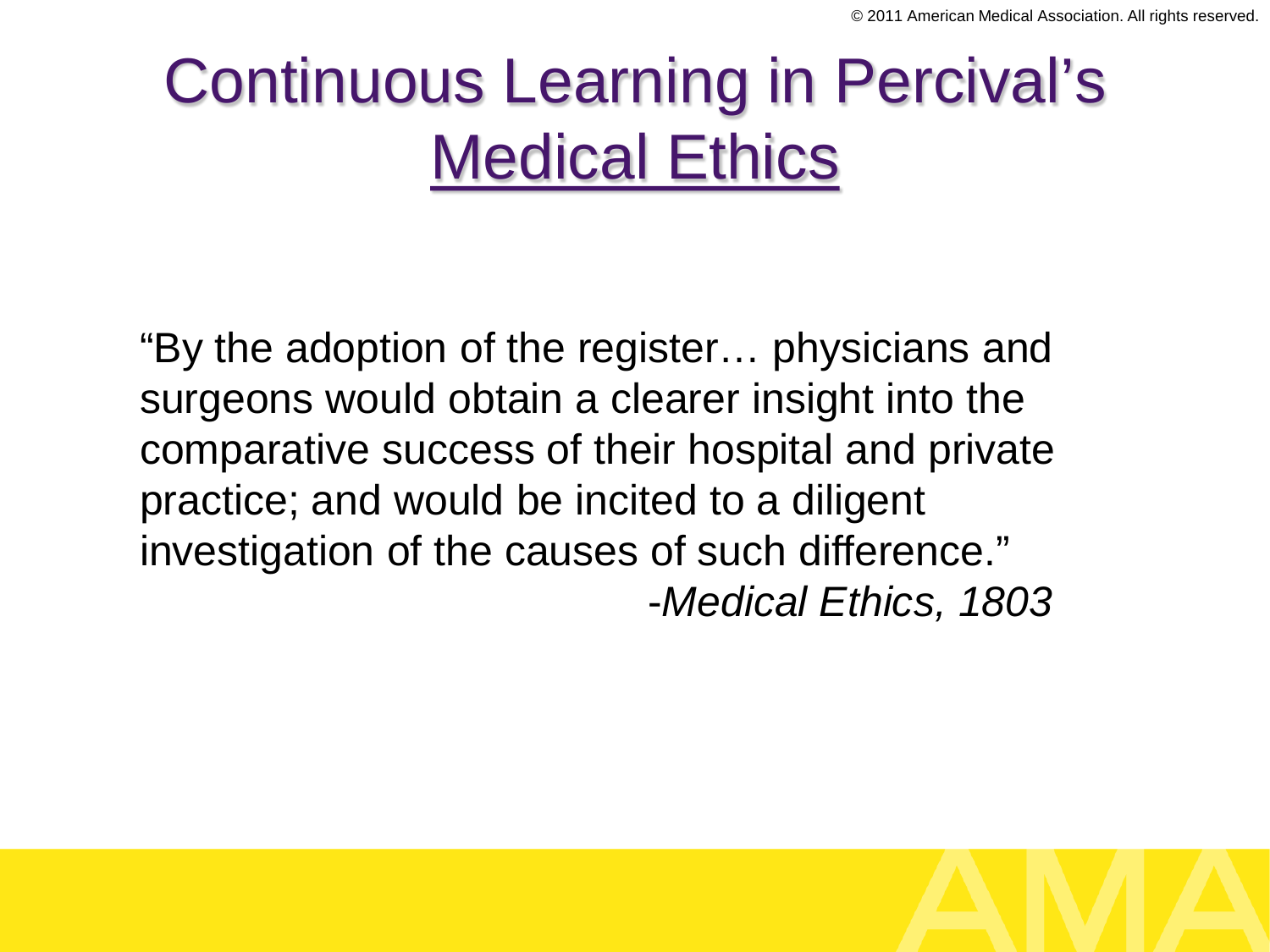#### Code of Medical Ethics of the AMA, 1847

- An explicit professional *social compact*
	- Obligations to patients, colleagues and community
	- Reciprocity
		- Social/economic rewards for those in the profession in exchange for putting patients' interests first, guaranteed competence of practitioners, and guarding public health
- The birth of "professionalism"
	- First national code of ethics for any profession
	- Explicit shared promises re: education, continuous learning and self-regulation

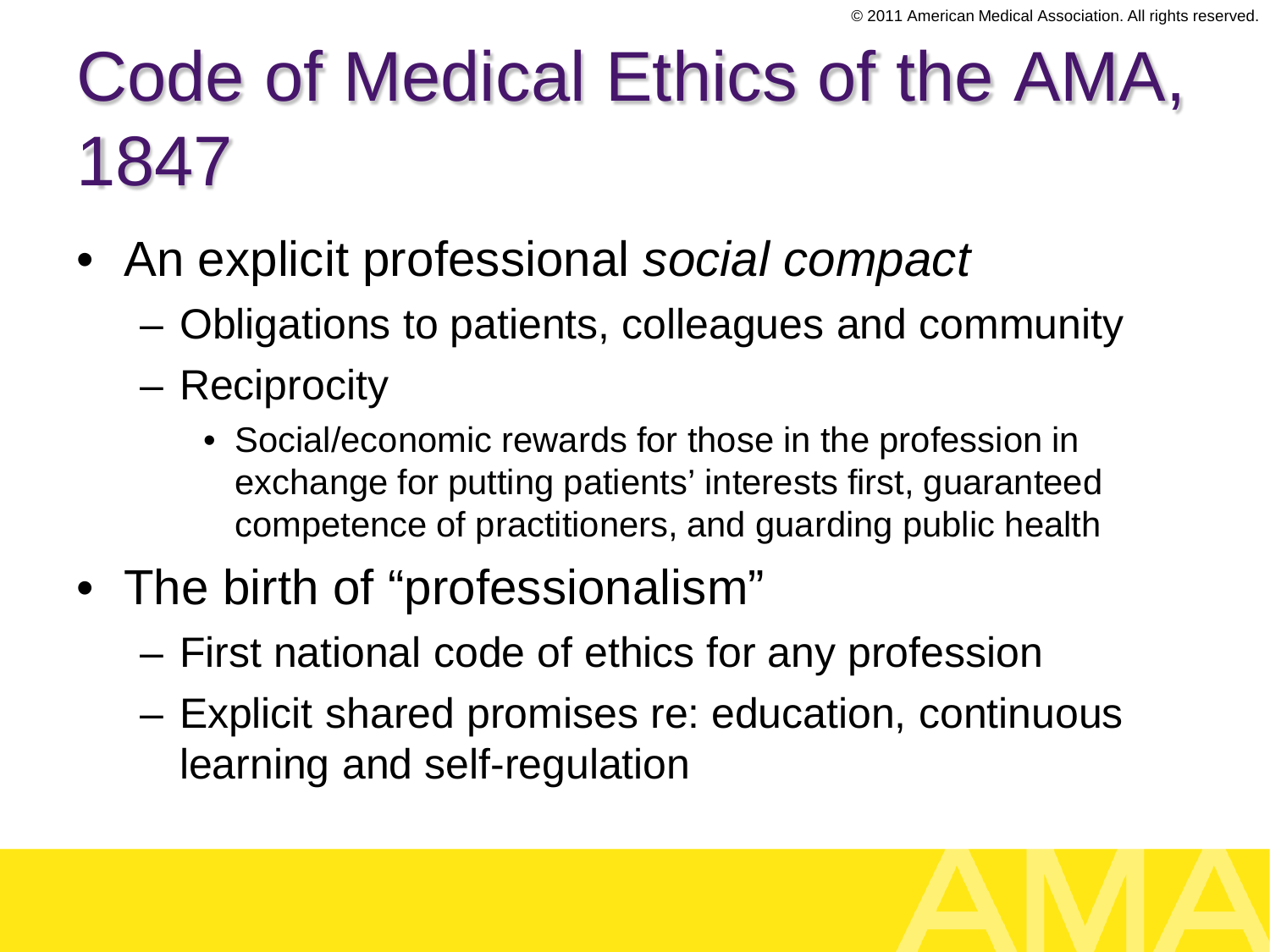#### Inherent Tensions

Professional Standards/Personal Virtues

- AMA Committees set increasingly stringent education and practice standards
- But also…

…"there is no tribunal, other than his [the physician's] own conscience, to adjudge penalties for carelessness or neglect"

*AMA Code, 1847*

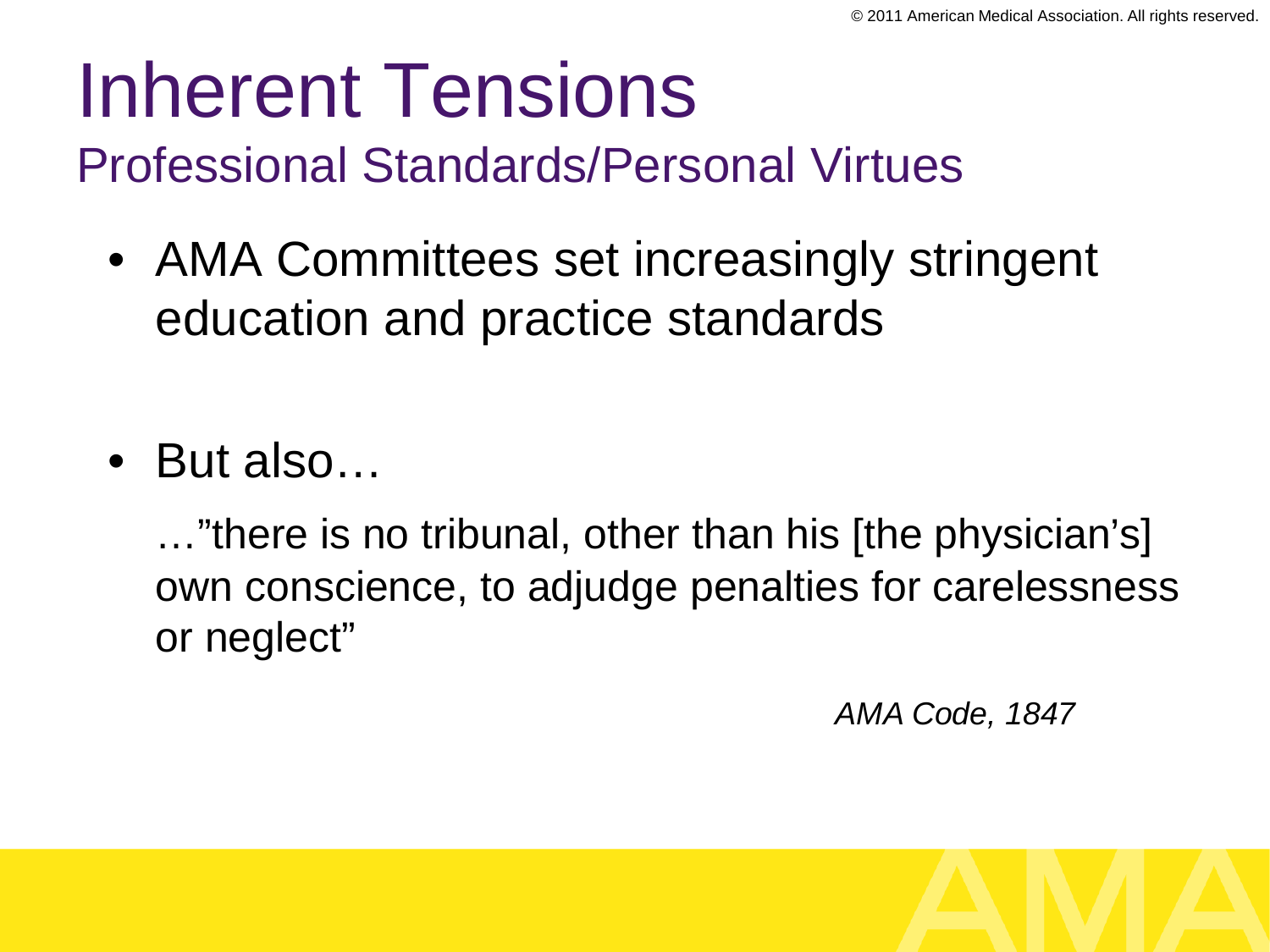

# "… the Code is more what you'd call 'guidelines' than actual rules."

Captain Barbossa *Pirates of the Carribean*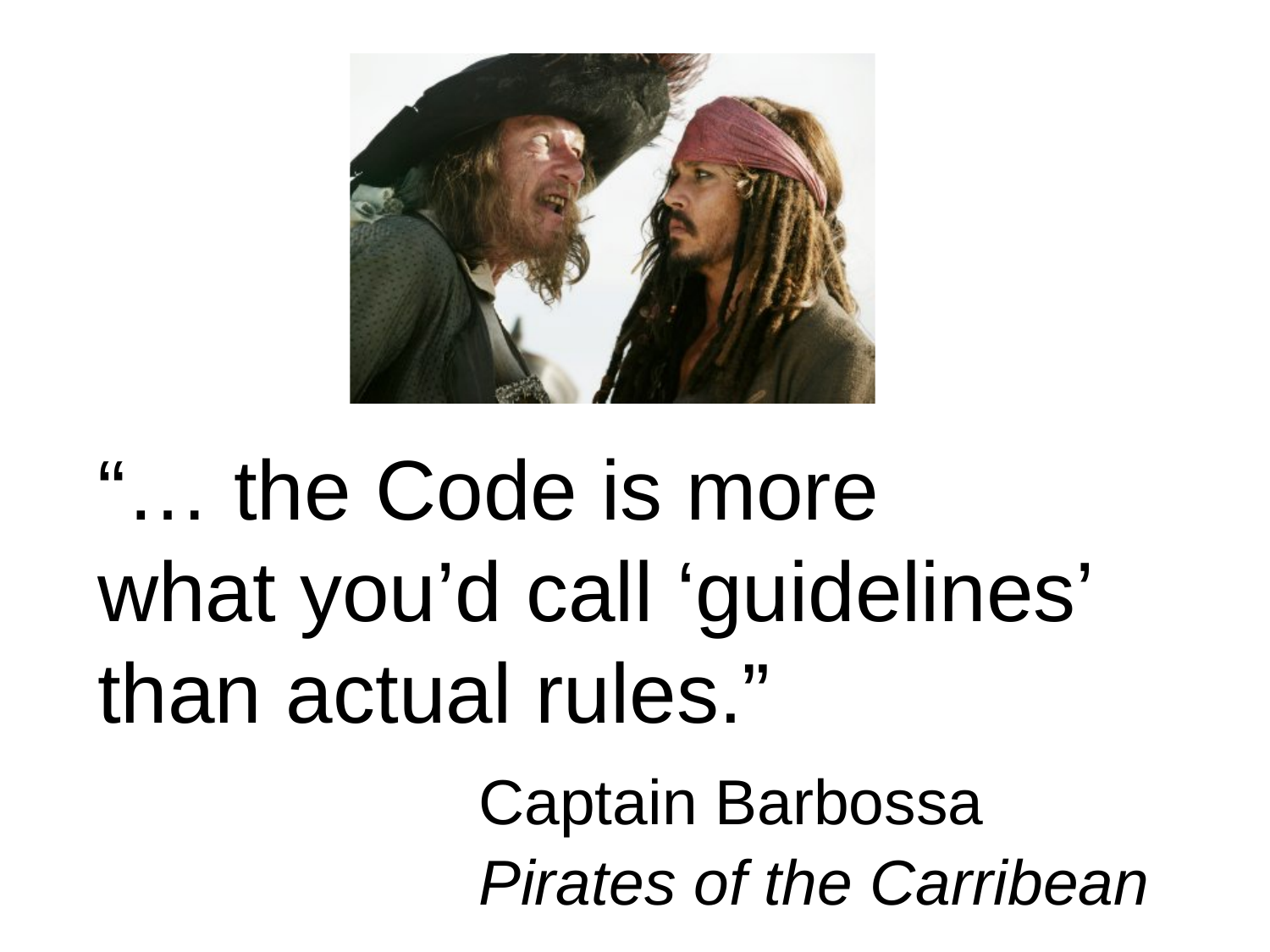### Scientific Medicine Brings Awesome Successes

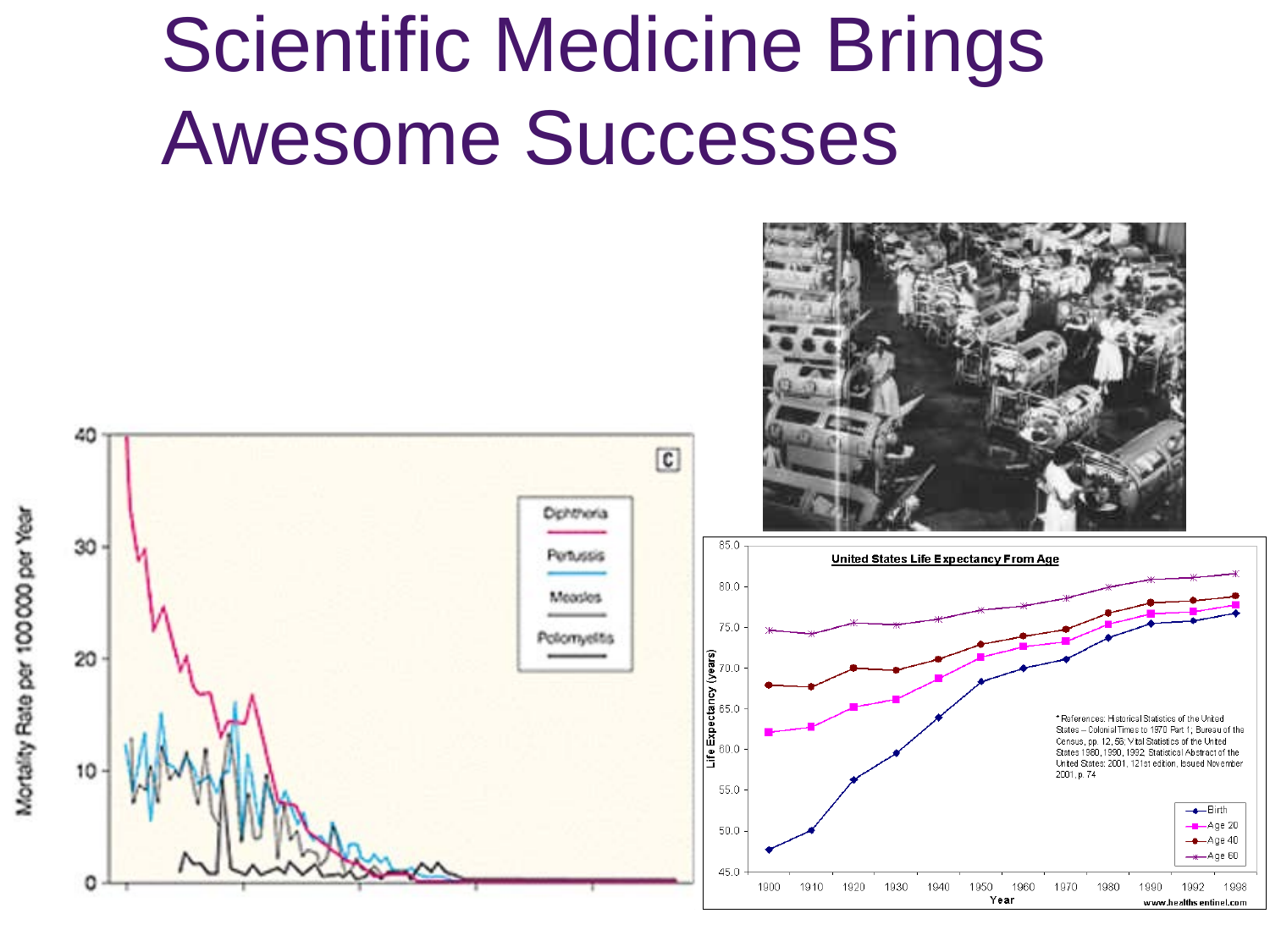# What is the status of our shared commitment to lifelong competence and continuous learning today?

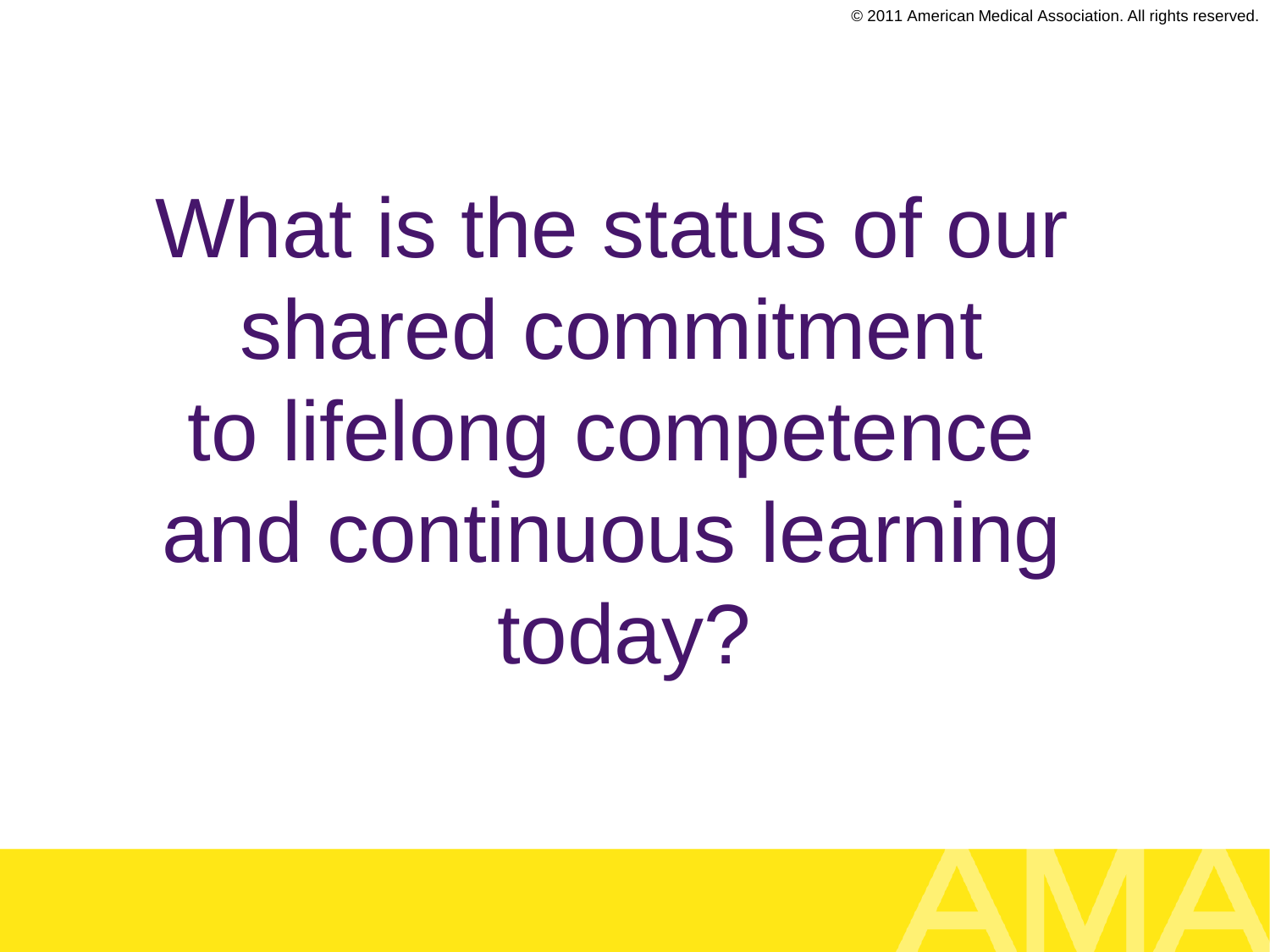

"Next, an example of the very same procedure when done correctly."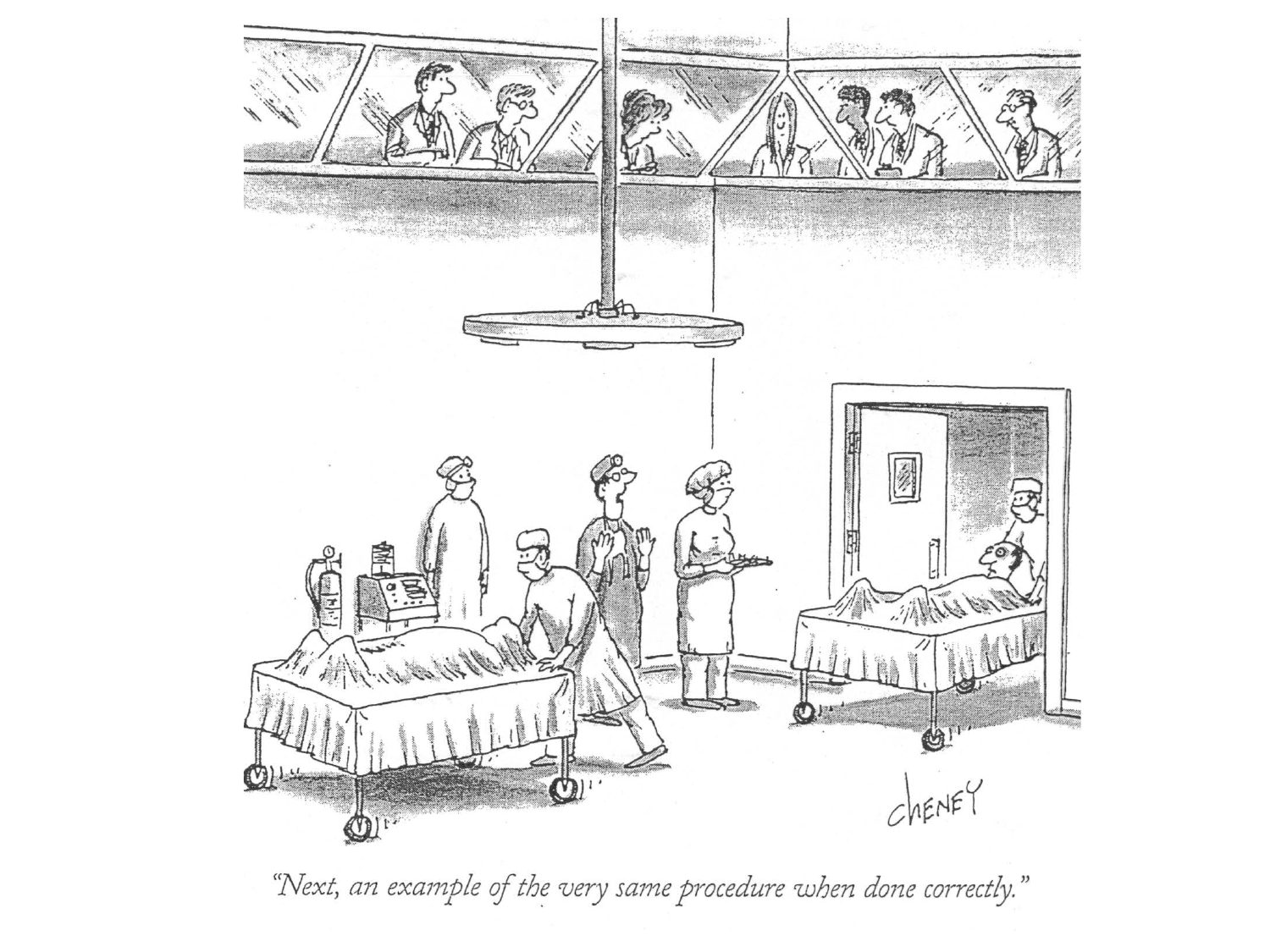### Public Expectations

The public continues to expect rigorous, continuous self-evaluation of physicians – i.e., they take "self-regulation" seriously, and they think we do too.

"…patients pay very little attention to the scorecards and measures that predominate in the quality movement… [instead] the key question that patients ask with regard to quality is, "How do I find a good physician?" *Brennan et al, JAMA 2004*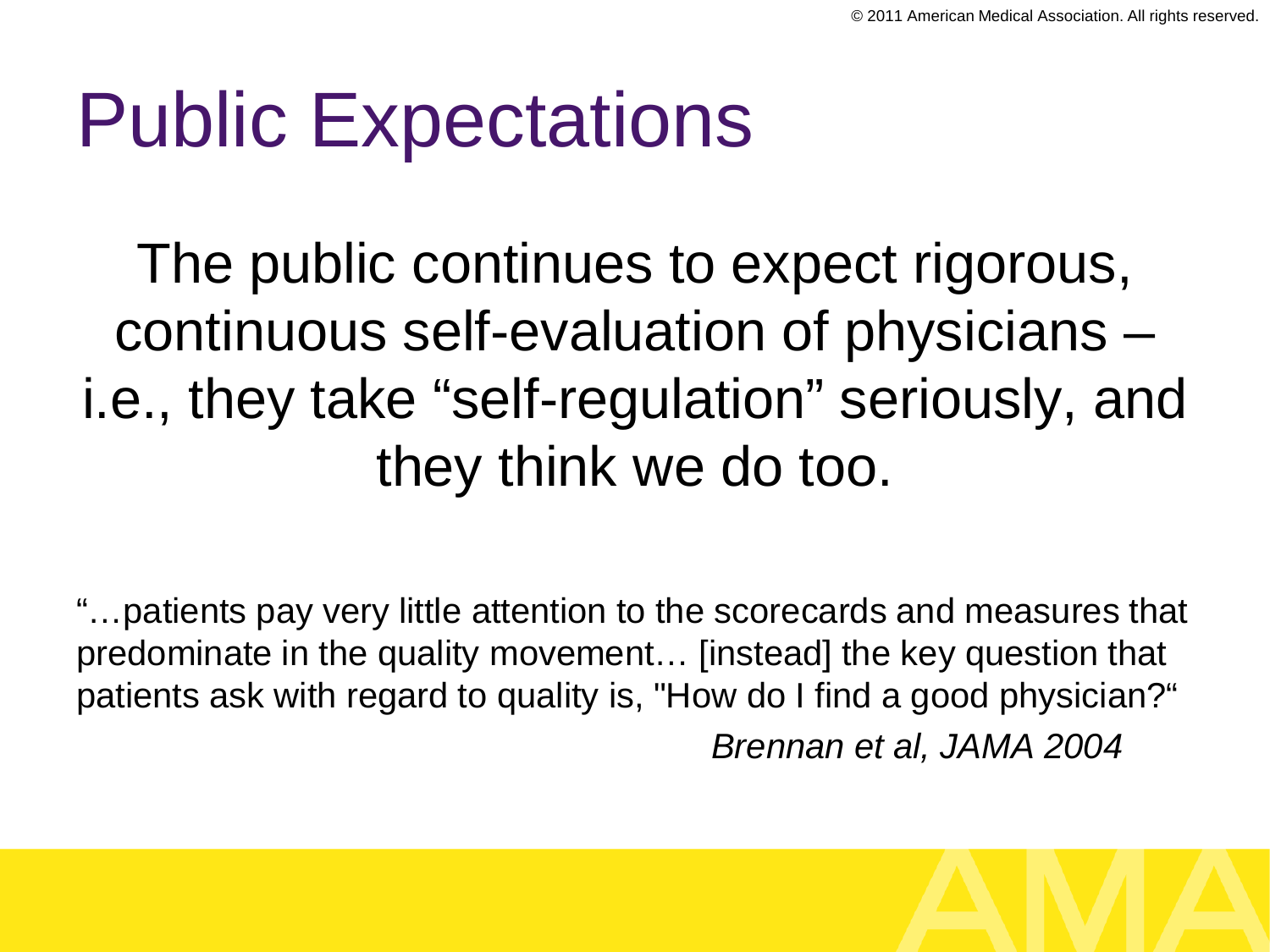# US Public Survey - 2010

- 95% say it's important or very important for physicians to participate in MOC
	- 78% incorrectly believe MOC is mandatory to practice in the US
	- 78% would be "bothered" if their doctor chose not to do MOC; 45% would look for a new MD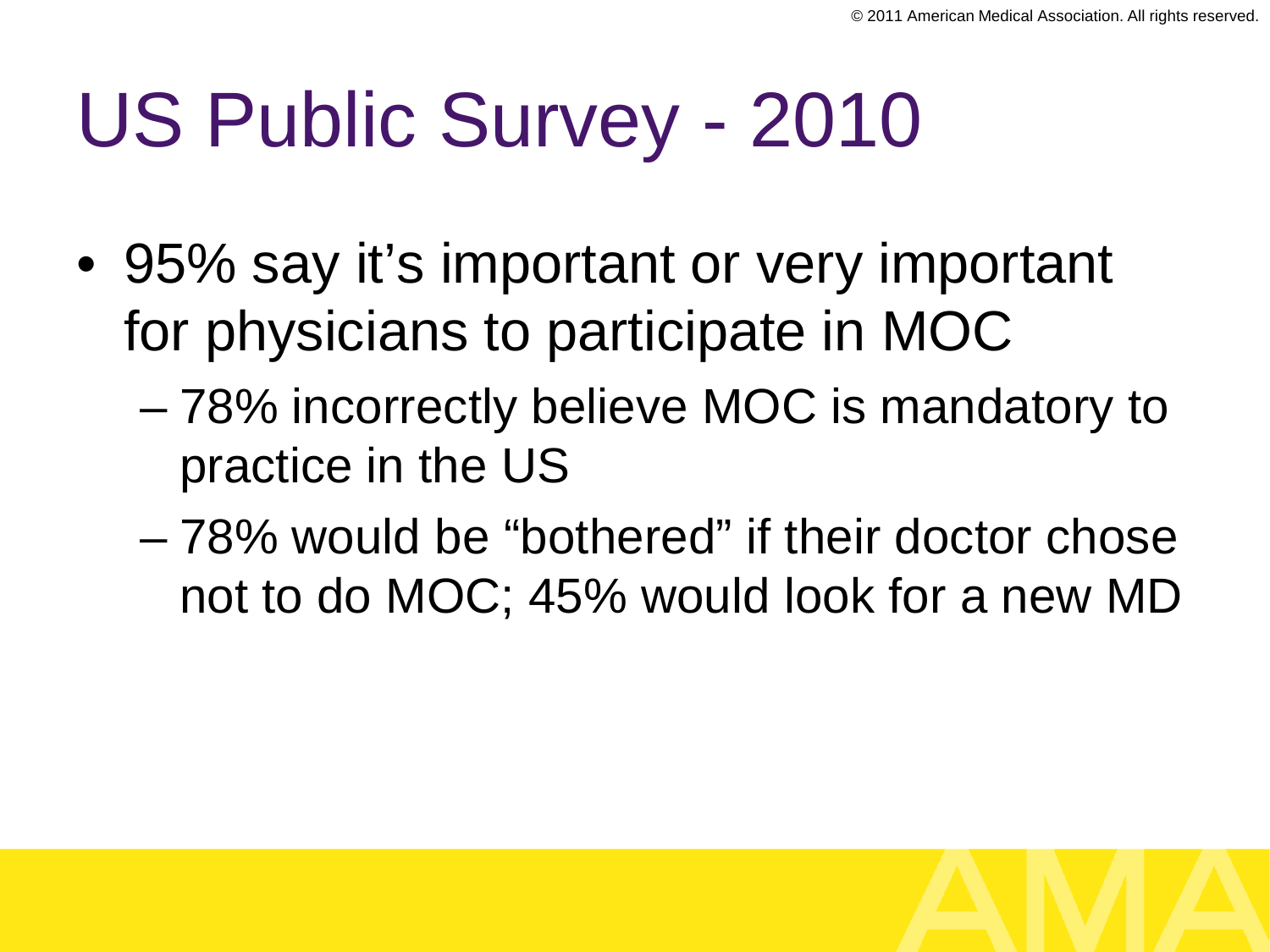## What does MOC entail?

- Part I
	- Licensure and professional standing
- Part II
	- Lifelong learning and self-assessment (CME)
- Part III
	- Cognitive expertise (pass a secure exam)
- Part IV
	- Practice performance assessment (QI)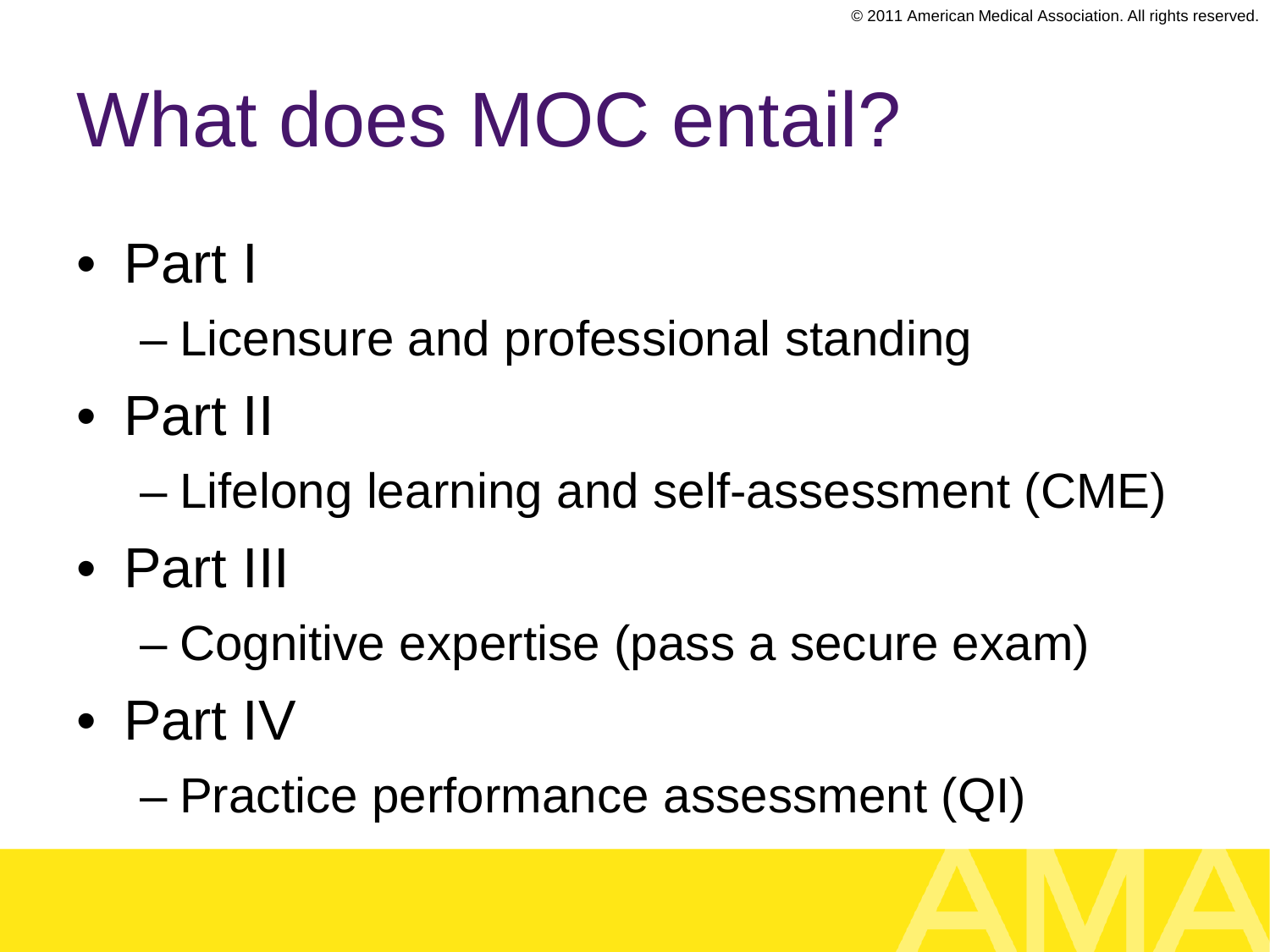### Does C/MOC Work?

- Data are young, but ...
- Board certification the single strongest predictor of higher quality care (Reid, Arch Intern Med, 2010)
	- Though all predictors were pretty weak
- Board certification repeatedly correlated with specific aspects of better primary and specialty care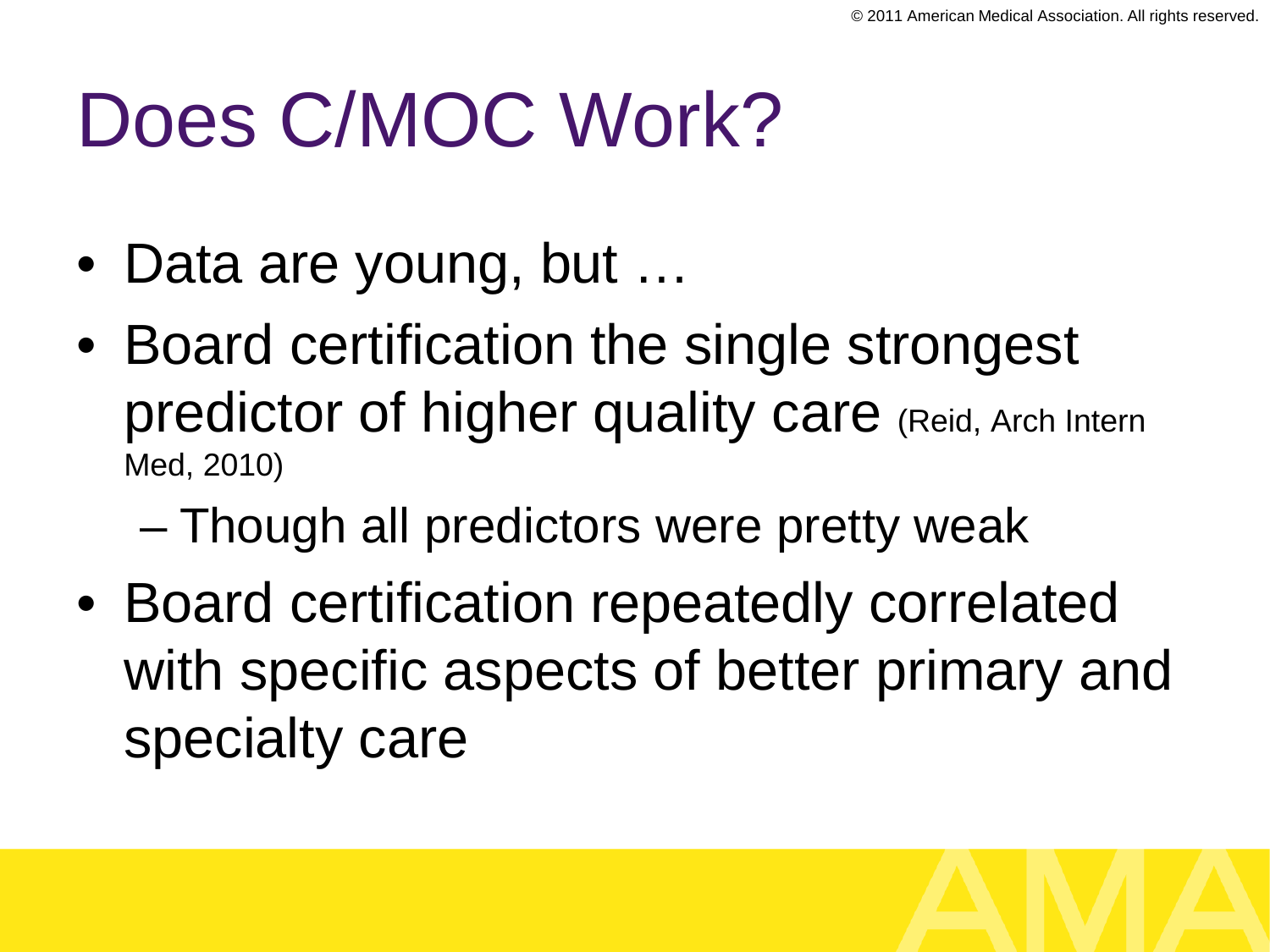### Does C/MOC Work?

- Higher scores on Board Certification exams correlated with…
	- Higher performance on metrics for chronic care and preventive services (Holmboe, 2010)
	- Better diabetic foot care (Weng 2010)
	- Better quality according to peer assessments (Wenhofer 2009)
	- Decreased risk of future disciplinary action (Papadakis 2008)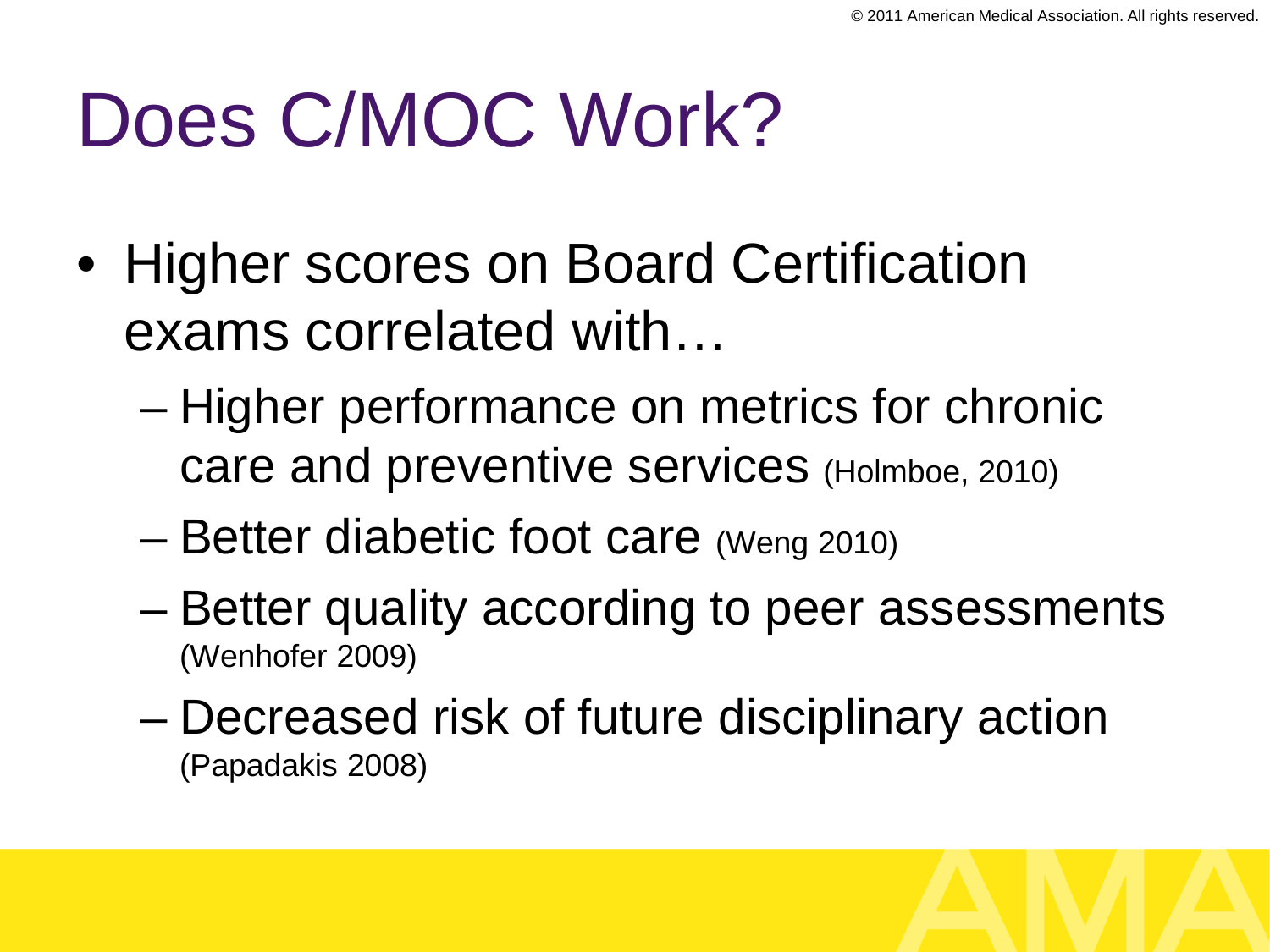# Is taking the exam again, and again, worthwhile?

• Less data…

- Time since last certification correlates with declining quality of HTN care (Turchin 2008)
- Better MOC exam scores correlated with better DM care and mammography SCreening measures (Holmboe 2008; Hess 2012)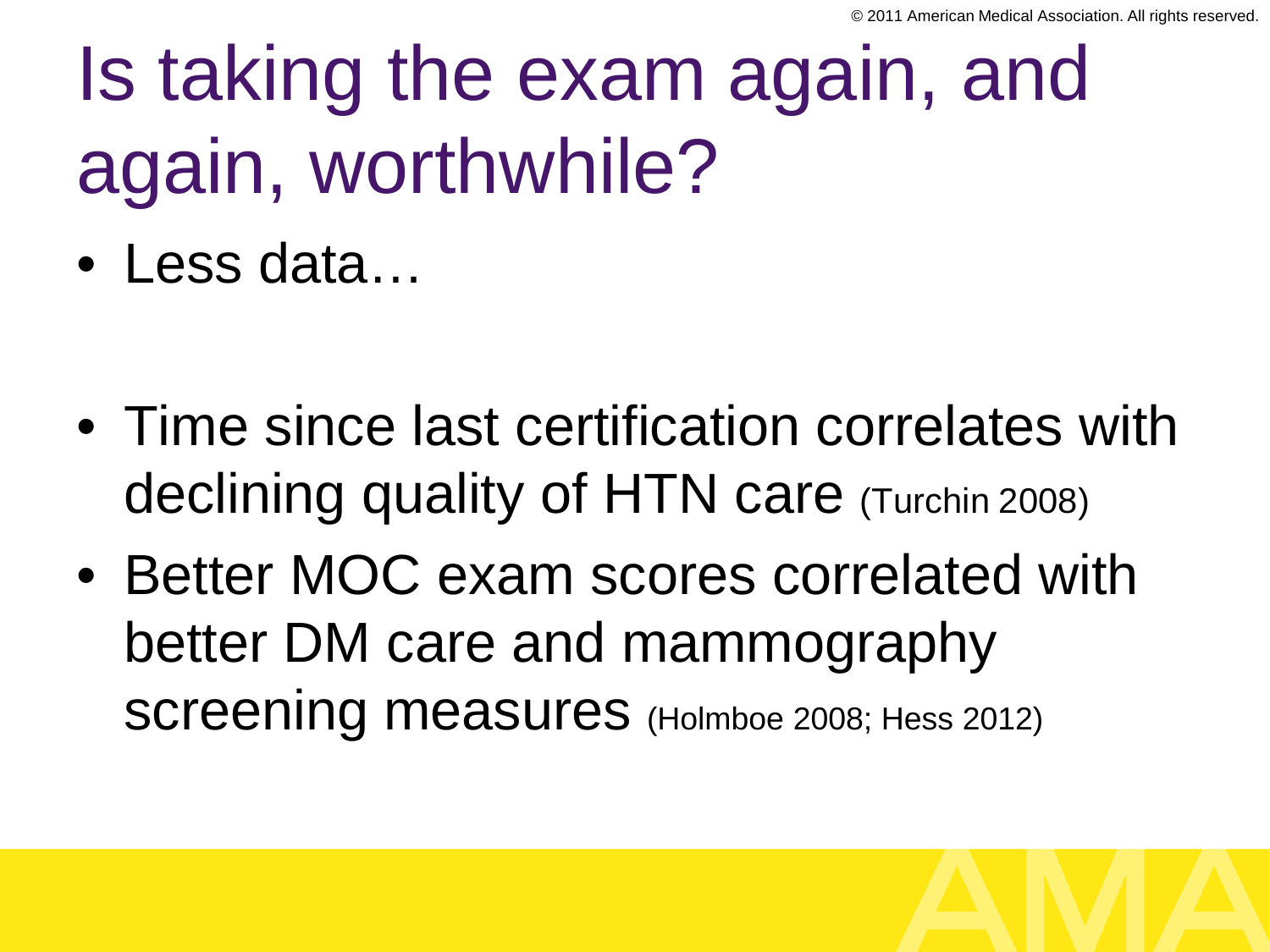# Participating physicians…

- Are unified in supporting the concept
	- 84% would recommend a PIM to a colleague
	- 68% find the ABIM MOC program professionally valuable
- Are often divided on specific methods
- Are worried about alternatives to selfregulation through MOC…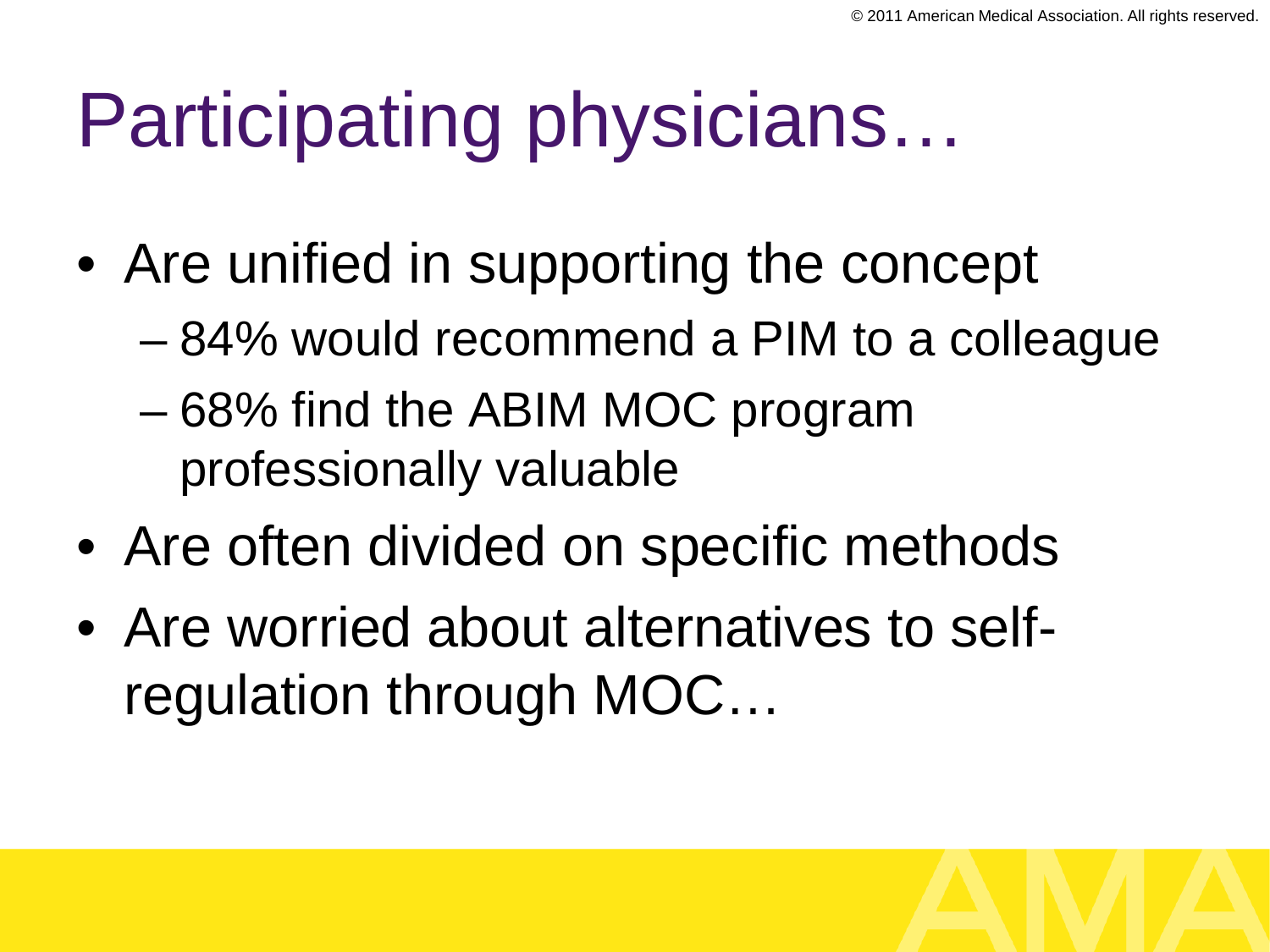"…in the face of multiple competing efforts to judge physician performance … if MOC went away, 'it would be quickly replaced by more regulatory external bodies that ultimately would be more burdensome to physicians' and would not be led by them."

*Iglehart and Baron, N Engl J Med 2013 (quoting Wachter)*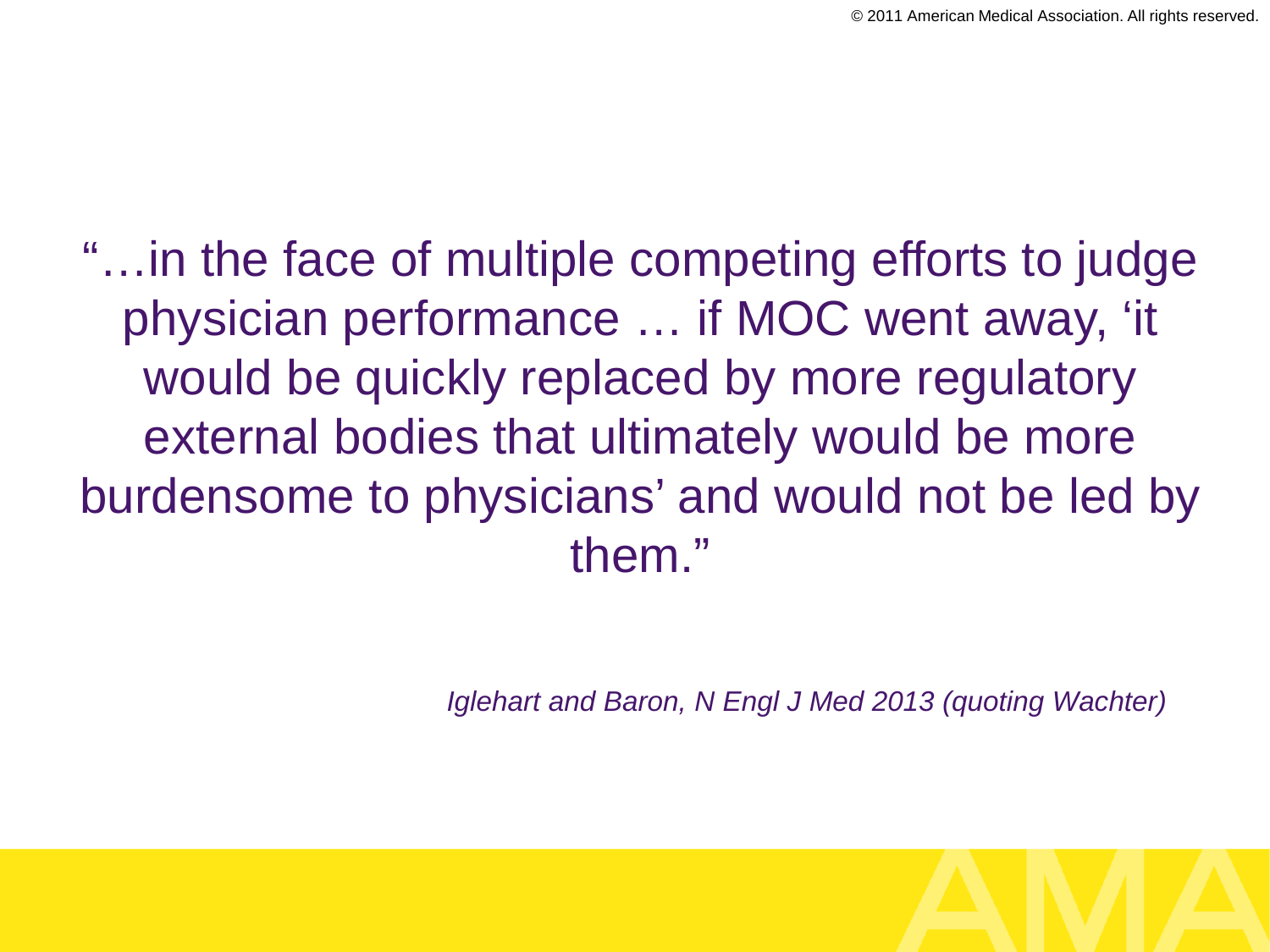# How do I see myself?

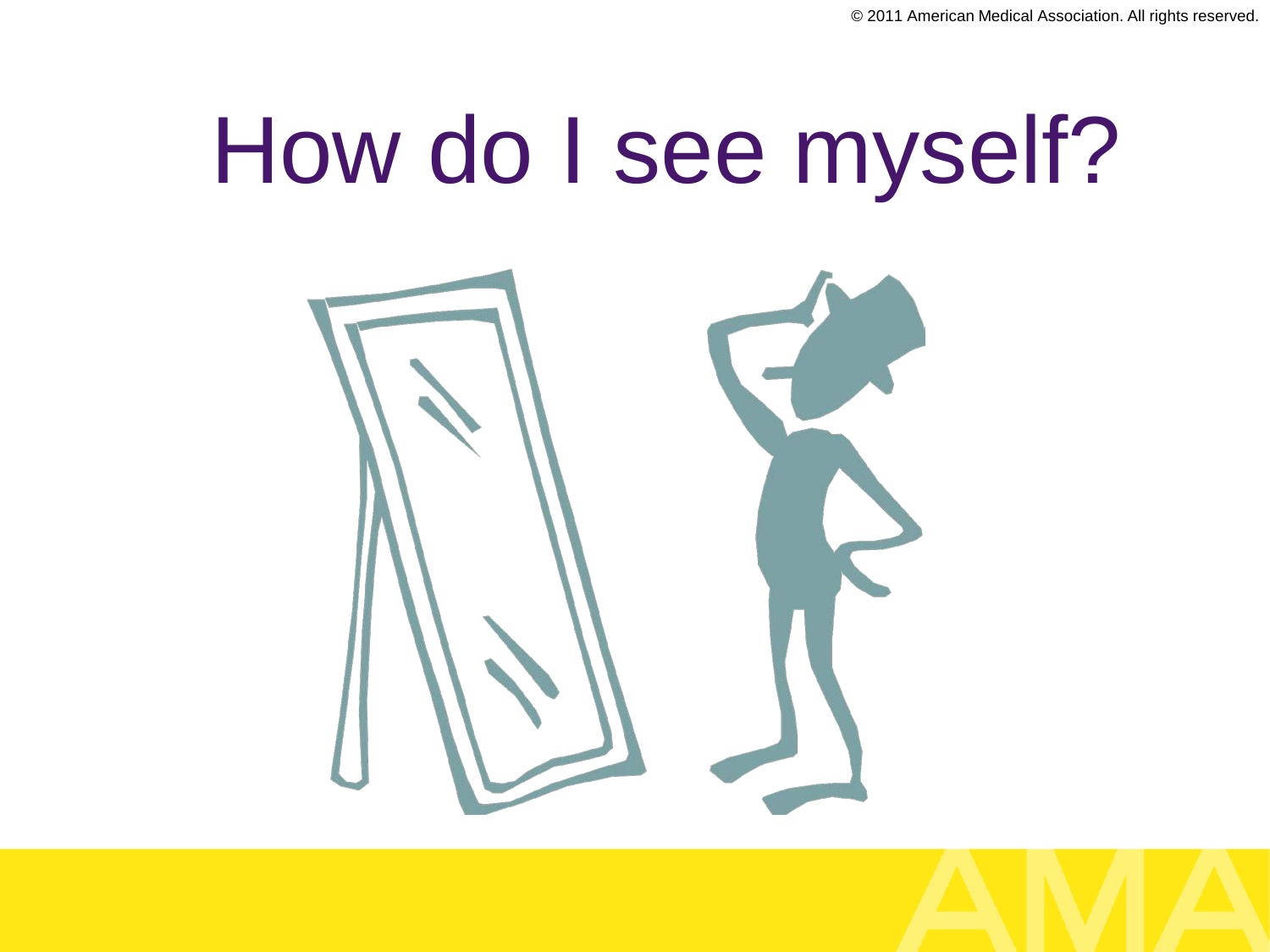"Aside from the regulatory implications, … [there are] personal benefits... Although I am uncertain whether recertification can be directly correlated to improved medical care and patient outcomes, it does instill personal confidence that as a physician one is doing all one can do to maintain and enhance one's knowledge base in internal medicine."

*Mancuso, N Engl J Med, 2013*